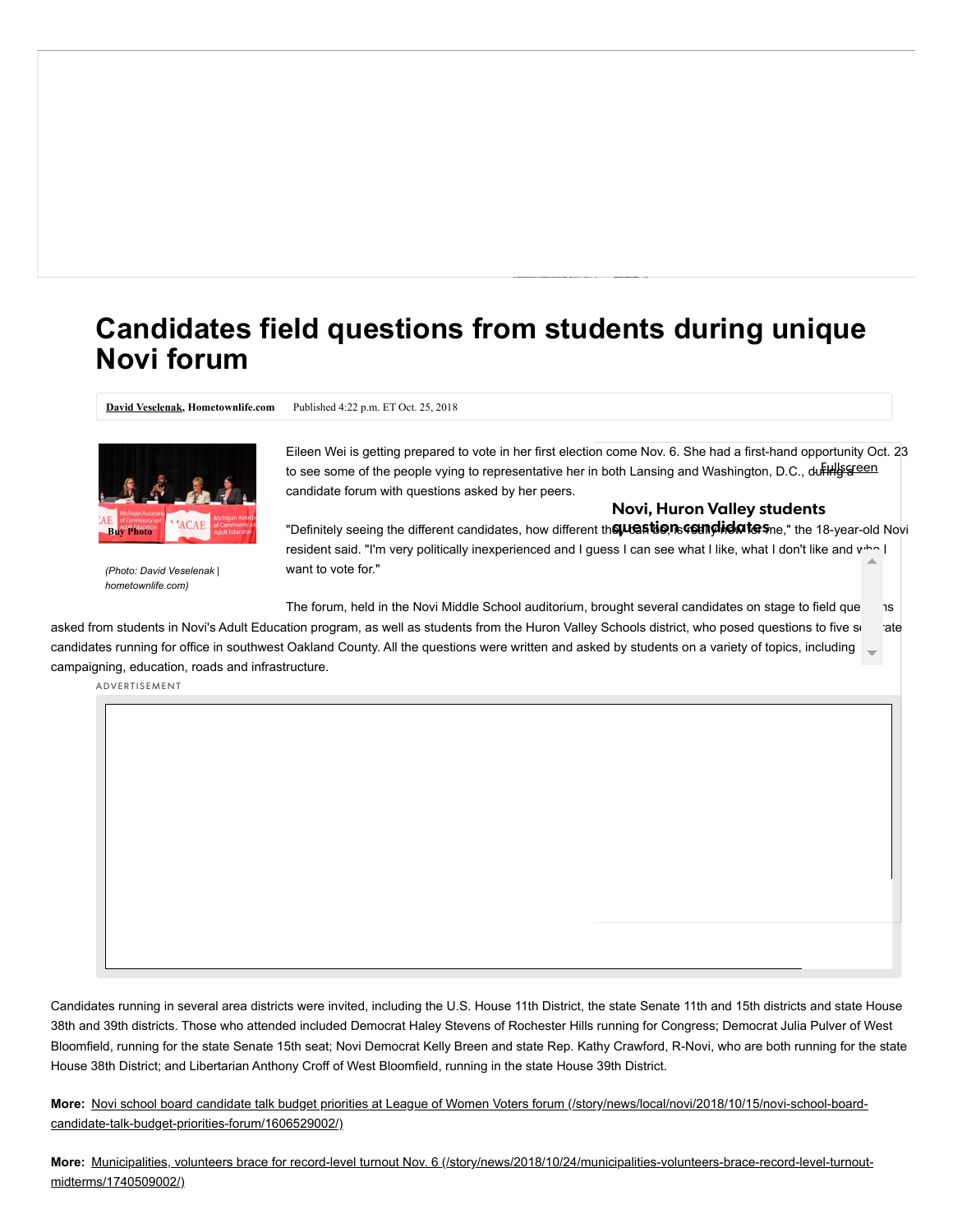**More:** [What you should know about the proposal to legalize marijuana in Michigan \(/story/news/local/livonia/2018/10/22/what-you-should-know-proposal](https://www.hometownlife.com/story/news/local/livonia/2018/10/22/what-you-should-know-proposal-legalize-marijuana/1669471002/)legalize-marijuana/1669471002/)

It was one of a series of forums put on by Michigan's Children, a Lansing-based nonprofit that has hosted several forums across the state for young people to ask questions of those seeking election.

Matt Gillard, president and CEO of Michigan's Children, said the forums are in their third election cycle. Such forums are beneficial not only to the students, but to those who attend and the candidates themselves.

"We think these events really are a win-win-win," he said. "It's great for the young people and the people to be involved to see these elected officials or candidates for office will listen to them."

## **Candidates talk car insurance rates**

In addition to several issues talked about by the students, the question was posed to the candidates about what they would do about car insurance rates, which can be very high for young people.

Crawford said car insurance rates are an issue in the state, especially as companies use "discriminatory factors" such as ZIP Code, gender or age. She said other things can be done to affect rates, including catastrophic claims.

"It's not just auto no-fault that's the problem," she said. "The catastrophic claims fund, in a way, needs to be more transparent and also we need to investigate fraud more thoroughly."

Pulver agreed with Crawford on many points, including the fact that credit scores are sometimes used to determine rates. For many young people, she said, they might not have a credit score or have a poor credit score earlier in life.

"We really do need to stop focusing on setting premiums that have nothing to do with driving record," she said. "Things that have nothing to do with your ability to drive need to be taken out of the equation."

Breen, who sits on the Novi City Council, said applying a fee schedule to medical costs in car insurance is something that could be done to increase savings by the insurance companies.

"One thing people aren't talking about a lot of is the medical costs," she said. "If you start dropping the medical costs dramatically, then you say to the insurance companies ... 'Hey, you're not paying so much, it's time to drop your rates.""

Croff said he believes requiring all drivers to have car insurance is unconstitutional and is the reason companies don't need to have competitive rates. Removing that requirement, he said, would promote choice and provide companies a situation in which rates could be more competitive.

"The rates are high because insurance companies have no initiative to make them low," he said. "As long as we have to do it, the car insurance companies will have no initiative to make it any lower."

Stevens, who arrived on stage later in the night and was the lone congressional candidate answering questions after the state candidates wrapped up, said much of the auto insurance rate issues happen at the state level, something Congress has no control over. But she did say health insurance issues affect car insurance rates as well,

"There are still hundreds of thousands of people in Michigan without access to health care. Our prescription drug costs are through the roof," she said. "We need some sort of stability in our system and I want to work with our state partners to make auto insurance and health insurance more affordable and accessible."

The U.S. House 11th District includes much of southern Oakland County, stretching from Troy to South Lyon, and down into northwest Wayne County, including Livonia, Plymouth, Canton and Northville. The state Senate 15th District includes West Bloomfield, Orchard Lake, Commerce Township, White Lake Township, Walled Lake, Wixom, Novi, Novi Township, part of Northville, Lyon Township, South Lyon and Milford Township. The state House 38th District includes Lyon Township, South Lyon, Novi, Novi Township, part of Northville and Walled Lake. The state House 39th District is made up of Commerce Township, Wixom and part of West Bloomfield.

Polls are open from 7 a.m. to 8 p.m. Nov. 6 across the state.

*Contact David Veselenak at dveselenak@hometownlife.com or 734-678-6728. Follow him on Twitter @davidveselenak.*